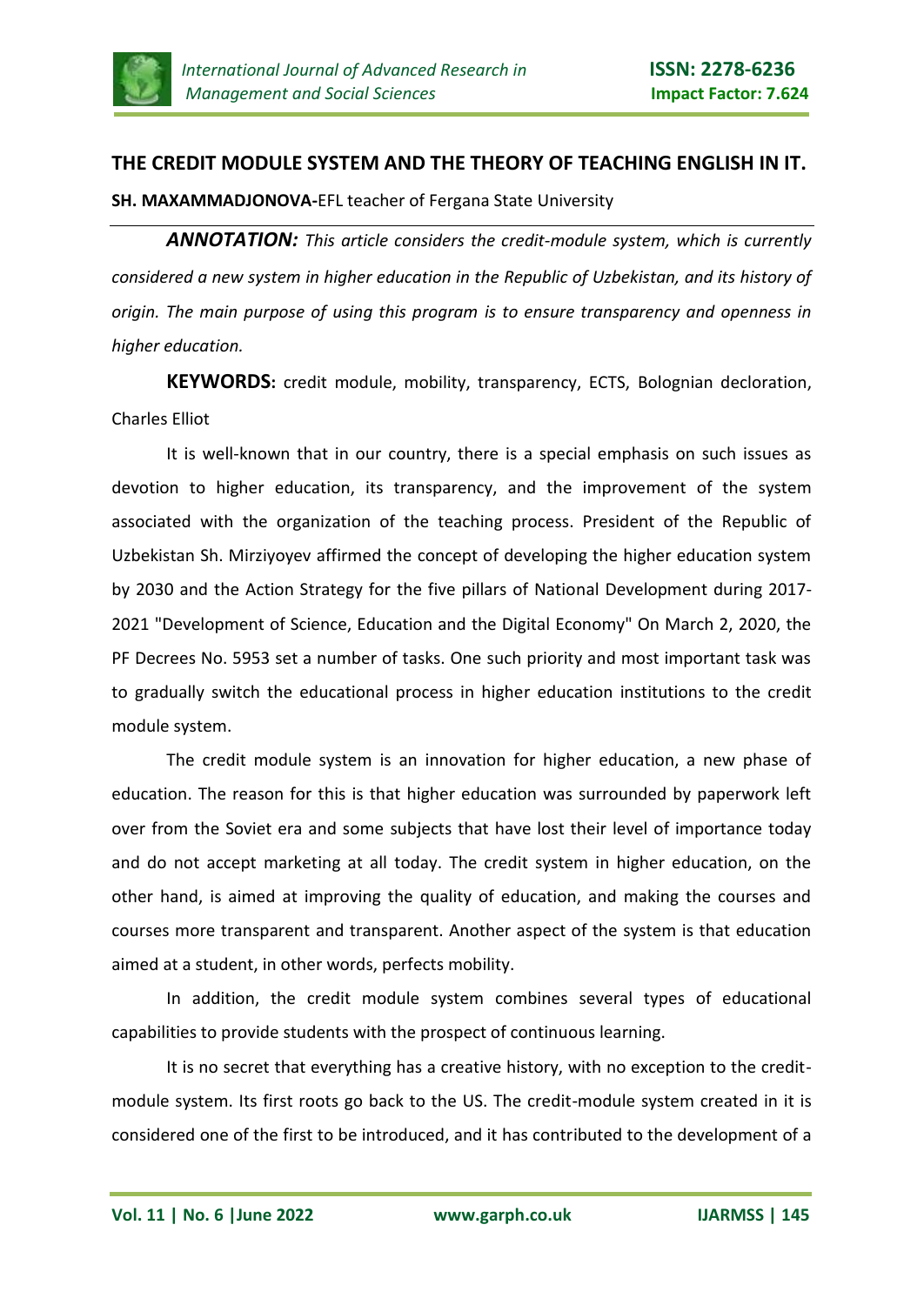

credit-module system in higher education institutions of the world, including European countries.

So what led to the establishment of a credit-module system in America? At the same time, of course, the subjects that still lost their rellection in practice at those times, including Latin, which by that time had already become a dead language, were translated as a separate language. As a result, universities became a place where high school representatives studied for authority, not a division that prepared standards which benefited the state. This changed by 1869, after Charles Elliott, then a leading thinker, was elected president of Harvard University.

It canceled strictly defined curriculums at the university, allowing students to choose and study the subjects they wanted, interested in, among the subjects offered in the curriculum. As a result, Harvard University was revived. The reason for this is that in order to interest the student, teachers also needed to conduct unusual and effective transitions and research on themselves to interest the student. In this way, subjects with low levels of importance for that period were removed from the curriculum. However, having abandoned strict curriculums, the university raised questions about the order in which the student's criteria for moving from course to course and graduation should be arranged and how much knowledge a student needs to acquire in order to be formed as a specialist. In those days, Harvard University found the following solution to this question: symbolic units of measurement (loans) were distributed to each subject based on its curriculum load. And it is stipulated that the student must collect a certain amount of loans. This will begin to determine the development of curricula and fitness for a particular level of education based on the number of loans it has accumulated.

European countries also developed a new ECTS (European Credit Transfer System) in 1989, based on the American credit system and the Niderladian higher education system. As a result of the introduction of the rules of this credit-module system, student exchange began to develop between universities in Europian countries.

By 1999, an international forum developing cooperation between the ministries of higher education in European countries, known as the Bologna process, began operating in Europe. According to him, the three-point "bachelor-master-doctor" structure of training